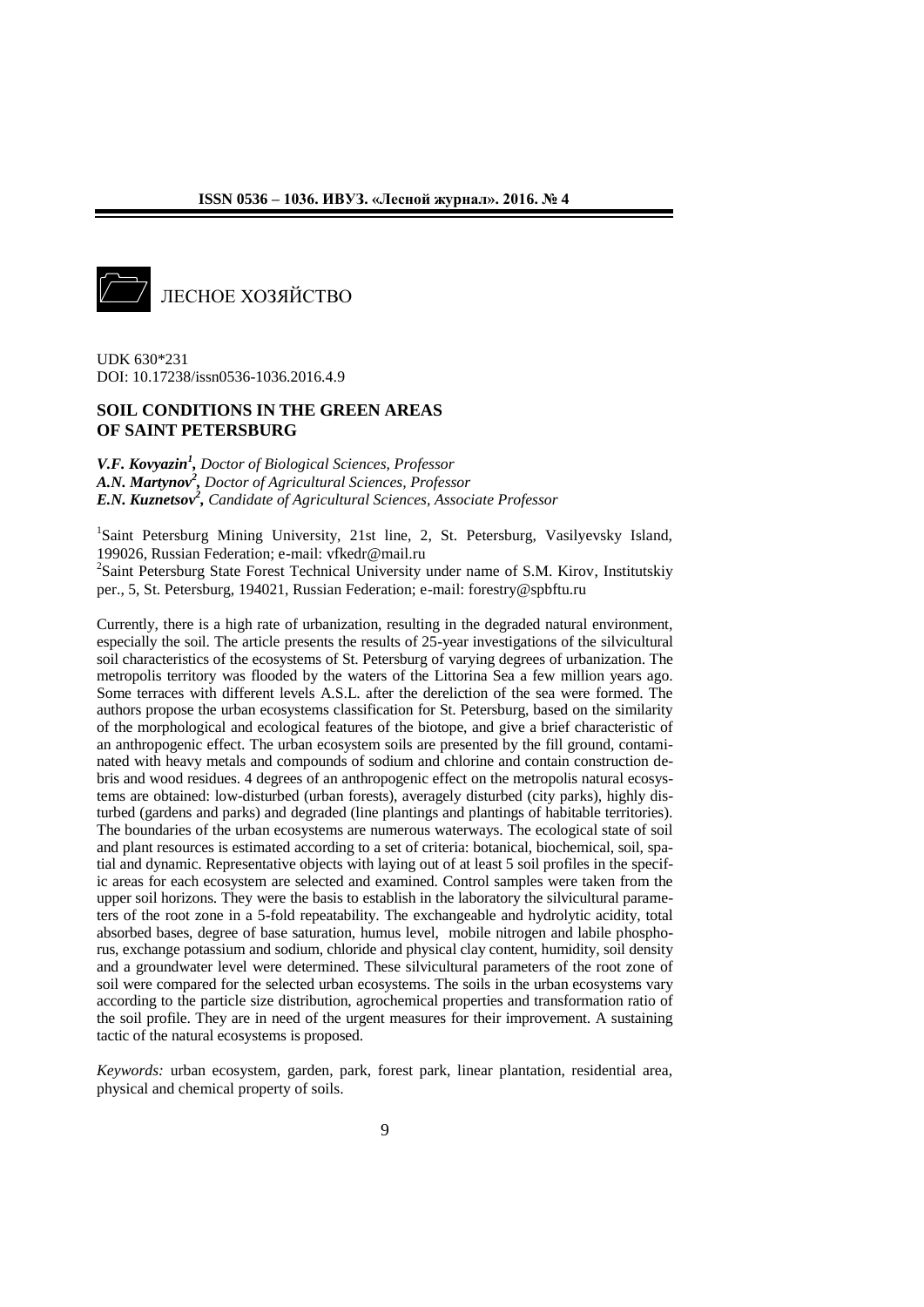**Introduction.** A typical feature of the modern era is the rapid urbanization. It modifies or destroys the natural environment from both the quantitative side (capture of new lands) and qualitative (environmental degradation). In St. Petersburg the environmental problems, associated with the deterioration of habitats of five million residents due to the insufficient and poor ecological condition of the soil and plant resources, are escalating. More than ten varieties of soils, differing in properties and a fertility level on the territory of St. Petersburg are determined. Little attention is paid to the analysis of the processes of establishing, formation and regulation of the natural and anthropogenic urban ecosystems of St. Petersburg. Soil and vegetation complexes of the megalopolis are investigated poorly and fragmentary [2, 4]. The level of an anthropogenic impact on the soil and plant complexes varies considerably by eco-polarities of the metropolis [3, 6]. Complex research at the ecosystem level of this important regional issue is conducted for the first time.

The soil cover of St. Petersburg due to its geographical location has several features. The territory of St. Petersburg was under the influence of the see and was flooded by the waters of the Littorina Sea a few million years ago. After the retreat of the sea the lake-glacial terraces with different levels of altitude were formed. The floodplain soil formation process has stopped due to the "dressing" of the embankments in stone. In addition, the soil profile is disturbed as a result of the human activities. It is formed on the alluvial soils and filled grounds mainly of the light particle-size distribution and contains the inclusions in the form of construction debris, wood residues, heavy metals, sodium and chlorine compounds because of the use of the technical salt as a deicing agent in winter.

**Materials and methods.** Taking into account the agglomeration features, degree of the soil cover disturbance and sanitary condition of tree and shrubbery vegetation we distinguished different soil and vegetation urban ecosystems that are the synonymous of the geographical concept of "a standard urbanized zone" [3]. Not only the urban green areas, but also the suburban forest-parks are included in the urban ecosystems, as the urbanization effect extends far beyond the city boundaries. Urban ecosystems boundaries in St. Petersburg are numerous waterways.

In St. Petersburg on the basis of the similarity of morphological and ecological features of an anthropogenic biotope [1, 3] the ecosystems of different levels are distinguished (table 1).

*Megaecosystem* is a complex of a soil-vegetation cover of a large agglomeration and its suburban forest parks. The scale of perturbations exceeds the diameter of an area of over 100 km.

*Macroecosystem* consists of a soil and vegetation cover of the suburban areas of St. Petersburg at a distance of 60 km from the city center. The scale of disturbances does not exceed an area of 50-100 km<sup>2</sup> *.* 

*Mezo ecosystem* is formed by the vegetation of the city with the area exceeding 100 ha (parks, large gardens).

*Microecosystem* includes the vegetation of residential territories and linear plantations along the highways. These artificial plantations of trees and shrubs do not form a closed stand canopy.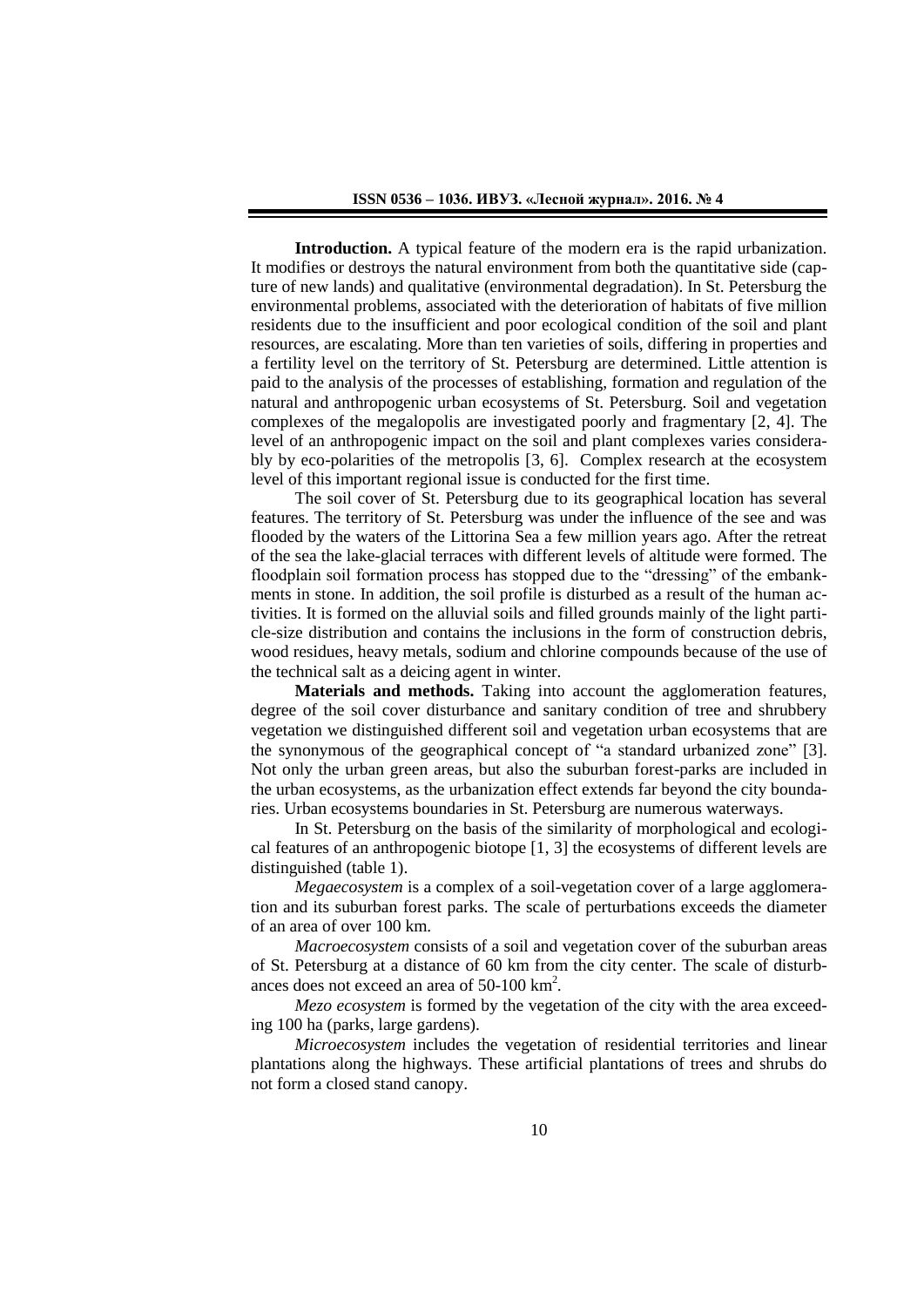### *Table 1*

| Type of ecosystem | Type<br>of vegetation                        | Degree of<br>anthropogenic<br>disturbance | <b>Biological</b><br>productivity | Level<br>of stability | Tactics<br>of sustaining                              |
|-------------------|----------------------------------------------|-------------------------------------------|-----------------------------------|-----------------------|-------------------------------------------------------|
| Megaecosystem     | City<br>and<br>park<br>forest<br>plantations | Medium                                    | Medium                            | Medium                | Increasing the                                        |
| Macroecosystem    | Forest<br>parks                              | Moderate                                  | High                              | High                  | of<br>area<br>plantations,                            |
| Mezo ecosystem    | <b>Parks</b><br>and<br>gardens               | Medium                                    | Medium                            | Low                   | bio-<br>enguring<br>diversity<br>of                   |
|                   | Plantings of<br>residential<br>areas         | High                                      | Low                               | Low                   | plants, care for<br>them, applica-<br>tion of organic |
| Microecosystem    | Linear<br>plantings,<br>clumps and<br>groups | Very high<br>(degraded)                   | Very low                          | Very low              | fertilizers<br>in<br>the soil, etc.                   |

**Classification and characteristics of St. Petersburg urban ecosystems**

*Ecosystem* of each morphological level has its circulation of elements. Its basic substances and energy components are the energy, gas composition of the atmosphere, water, soils, autotrophic plants and heterotrophic organisms*.* The nature and direction of the environmental changes vary and depend on several variables: a) the size of the system (the larger it in size, the less it depends on the external influences); b) exchange of matter and energy intensity (the higher the inflow and outflow of matter and energy in the ecosystem, the more intensive this process); c) the balance of autotrophic and heterotrophic processes in the ecosystem (in strong disequilibrium, the external inflow of matter and energy in the ecosystem is increased to recover it); d) a stage and a level of the ecosystem development [3]. In the bio cycle process the variety of substances and sustainability increase in the ecosystems, the balance and self-regulation are maintained, which is based on the "feedback", regulating the composition, quantity and productivity of the living components of the ecosystem [3, 4]. Man introduces the significant changes in the ecosystems by creating the urban infrastructures that change the habitat of plants and humans, form the urban ecosystems. We conducted our system researches in view of the proposed classification of the urban ecosystems.

Ecosystems dedicated in St. Petersburg vary in size, metabolic and energy rate, age and ecological conditions of trees and shrubs, amount of autotrophic and heterotrophic organisms, level of air, water and soil pollution, its physical and chemical properties.

For each ecosystem the representative objects of the research were chosen: macroecosystem – Kurortny Forest Park; mezo ecosystem – the parks (Tikhiy otdykh,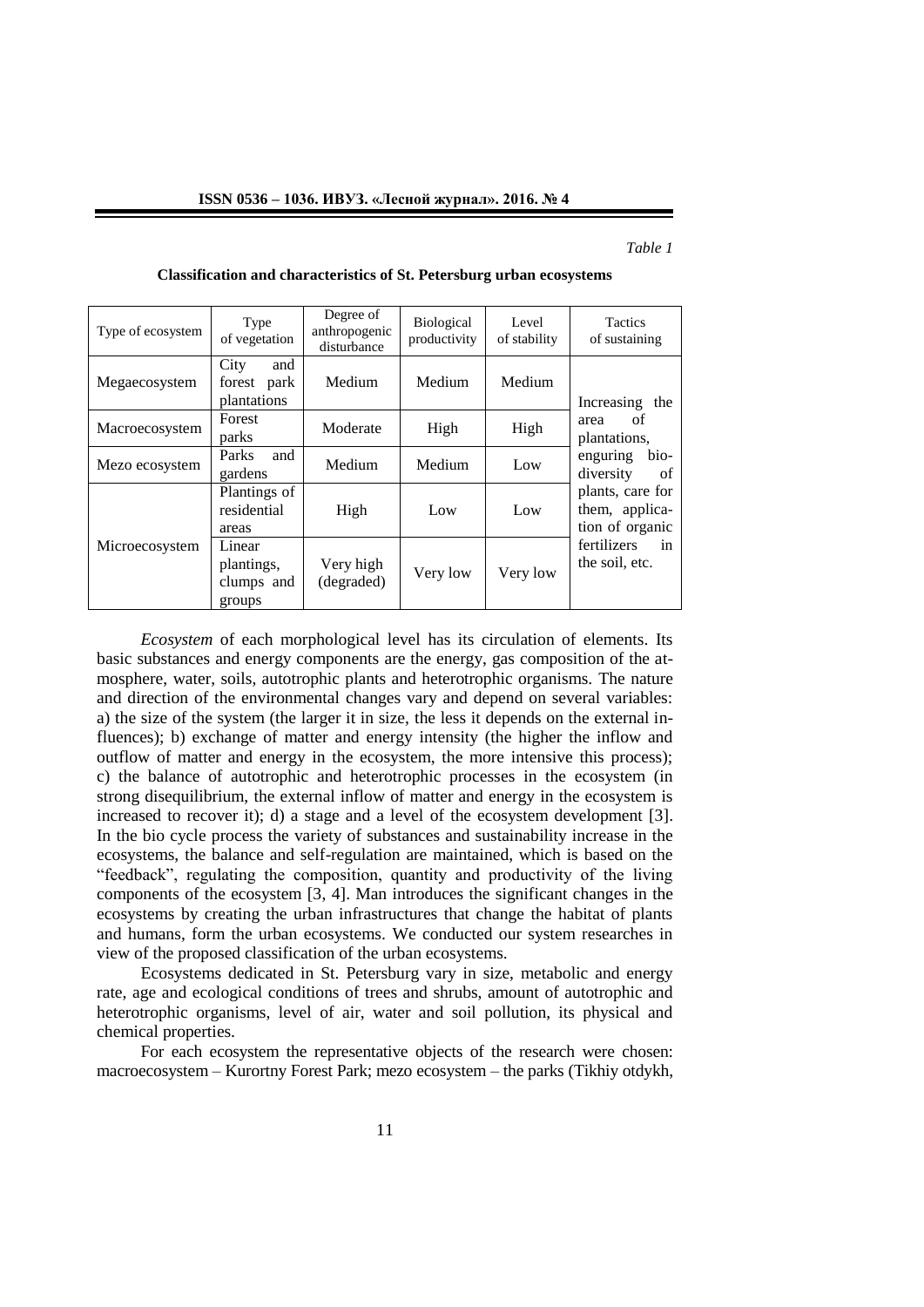Aleksandrino, Sosnovka, Aleksandrovskiy, Babolovskiy, Ekaterininskiy, Otdel'nyy, Pavlovskiy, Dubki) and gardens (Vasileostrovets, Kamskiy, a garden named after 9th of January); microecosystem – plantations of the residential areas (municipal units (MU) "Strelna", "Peterhof", "Pavlovsk") and linear plantations (6 boulevards and 9 streets in various districts of the city).

Physical and chemical properties of soils were investigated according to the standard methods: the mechanical structure – by Kachinsky method; the reaction of the soil environment in saline suspension on the potentiometric base – by pH-meter 673 M; physical clay was determined according to the GOST 12536-79; the exchangeable acidity – by Daikuhara method; hydrolytic acidity – by Kappen method; total absorbed bases – by Kappen-Gilkovits method. Carbon of organic compounds was determined according to Tyurin method in the modification of Nikitin and Fishman with the humus calculation by Wolff-Sprengel method; nitrogen of the easy hydrolysable organic compounds was estimated by Kornfeld method in the modification of Dinchev and Badzhov and clarifications of the Agrochemistry Department of V.V. Dokuchaev Soil Science Institute; the definition of labile phosphorus was carried out by Kirsanov reaction according to Denizhe method in the modification of Truog and Meyer; and exchange (mobile) potassium was determined by Kirsanov reaction by the flame photometry method (flame photometer FPM).

At least 5 soil profiles were carried out in the forest parks, and 14 – in the historical part of the city. Parks in the central part of the city are the subjects of the intense anthropogenic impact. So, the low, average and high degrees of soil disturbance in this mezo ecosystem are determined.

**Results and discussion.** Table 2 shows the averaged parameters of the ecosystem soil profiles of the silvicultural properties of soils that allow us to make the following generalizations.

*In the forest-park macroecosystem* the superficial and cryptopodzolic soils are characterized by a strongly acid reaction, increased potential acidity, low content of absorbed bases and a low degree of the soil colloidal complex saturation. The supply of soil by humus varies greatly, but the level of humus is favorable for the forests; there is a lack of nutrients, especially of nitrogen. Acid-base properties of soils and their nutrient status indicators are typical for the natural light coniferous and deciduous-coniferous associations formed on the sands or sandy loams under normal moisture.

*In the park mezo ecosystem of the historical part of the city* the different degrees of soil disturbance are recognized. Turfy cohesive sandy low-clayed anthropogenically transformed soils often with the second humus (buried) horizon on the sandy loam sediments dominate in the soil cover of the center of St. Petersburg. In the historical part of the city we have identified three groups of soils according to the levels of the anthropogenic impact.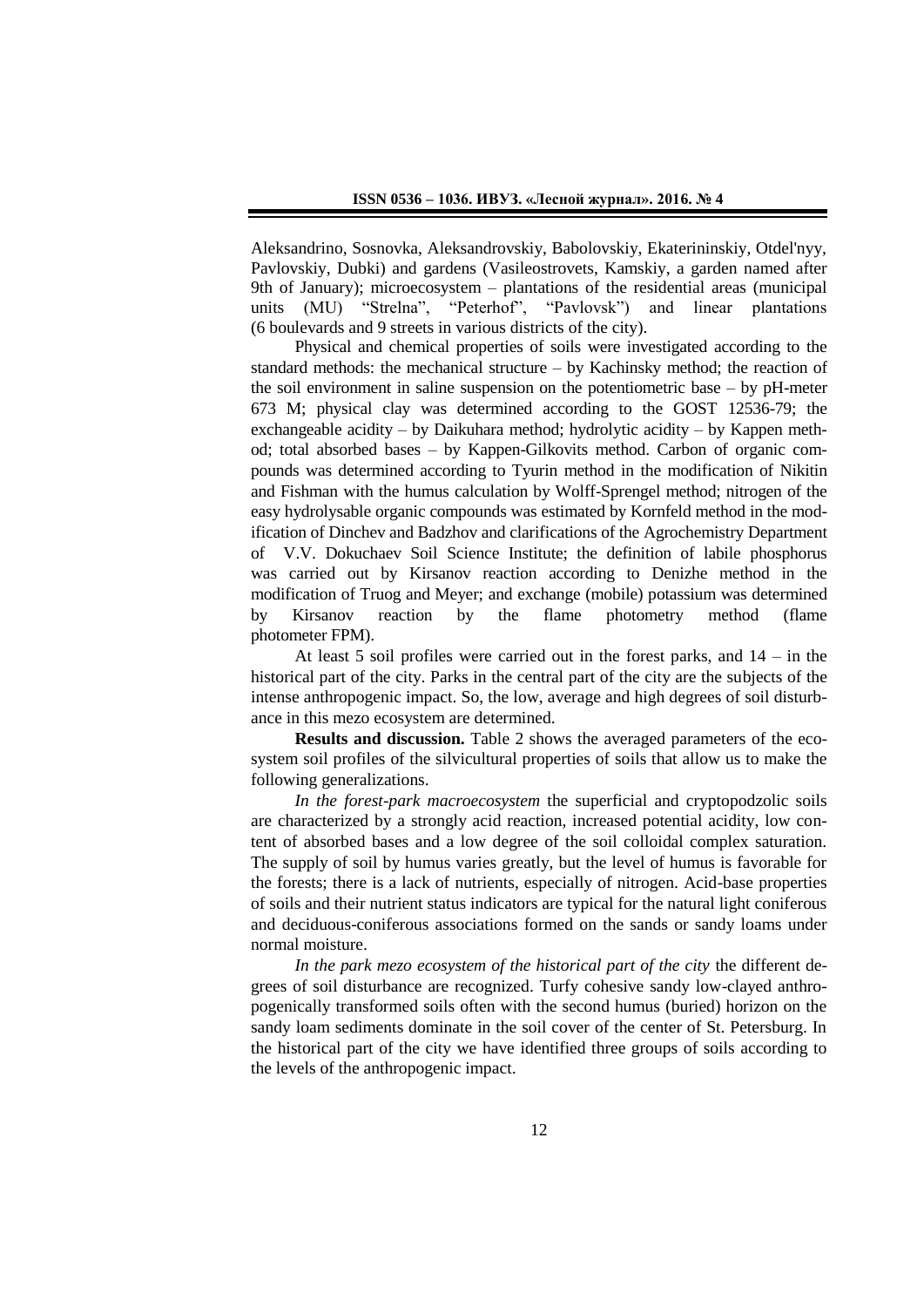| plantations<br>30.7-48.5<br>40.0-70.0<br>30.0-48.0<br>19.0-27.0<br>4.9-9.6<br>$0.1 - 0.2$<br>$0.5 - 0.7$<br>$2.8 - 4.3$<br>$0.9 - 1.2$<br>$1.0 - 1.4$<br>24-35<br>$20 - 40$<br>$6.2 - 7.1$<br>98-99<br>45-65<br>Linear<br>$7-10$<br>Microecosystem<br><sup>2</sup> hytocenosises<br>of residential<br>13.0-37.0<br>3.3-22.9<br>$6.0 - 15.0$<br>5.9-23.4<br>5.0-7.5<br>$0.1 - 0.3$<br>$0.5 - 2.6$<br>$3.5 - 5.6$<br>$1.2 - 1.4$<br>$0.7 - 1.3$<br>$1.4 - 2.5$<br>56-98<br>$14-17$<br>30-60<br>$10-30$<br>areas<br>$4-7$<br>historical center<br>Gardens of the<br>16.0-21.0<br>30.5-47.0<br>$20.0 - 25.0$<br>32.6-48.7<br>$5.5 - 7.8$<br>$6.3 - 6.8$<br>$0.1 - 0.2$<br>$2.7 - 3.9$<br>$1.0 - 1.2$<br>$0.9 - 1.0$<br>19-24<br>50-70<br>$1.7 - 2.1$<br>94-97<br>$5 - 10$<br>$6-9$<br>23.0-24.5<br>$10.0 - 18.0$<br>9.8-17.8<br>9.8-17.5<br>$5.1 - 14.7$<br>Satellite<br>4.3-5.8<br>$0.8 - 1.0$<br>$3.1 - 5.3$<br>$1.2 - 1.3$<br>40-78<br>$21-43$<br>$0.3 - 1.1$<br>$2.6 - 5.1$<br>40-80<br>$8 - 10$<br>towns<br>$2-3$<br>Mezo ecosystem<br>20.0-23.0<br>3.6-17.0<br>7.0-45.0<br>5.2-43.7<br>$1.5 - 13.7$<br>$0.7 - 1.5$<br>$0.1 - 0.2$<br>$1.3 - 1.8$<br>5.3-6.7<br>2.8-6.2<br>$1.0 - 1.3$<br>30-70<br>$14 - 27$<br>74-97<br>$8 - 13$<br>High<br>2.5<br>Parks of megalopolis<br>Degree of soil disturbance<br>Historical city center<br>1.6-20.8<br>17.0-20.0<br>15.8-22.7<br>4.5-10.5<br>Average<br>5.2-5.8<br>$0.8 - 1.4$<br>$0.2 - 0.3$<br>1.9-4.2<br>$2.6 - 8.5$<br>$1.1 - 2$<br>$3.2 - 4.3$<br>$15 - 23$<br>73-92<br>40-65<br>$8 - 19$<br>$2-4$<br>10.0-15.0<br>15.5-29.7<br>8.7-28.2<br>$3.7 - 10.0$<br>4.5-6.4<br>$1.5 - 6.8$<br>5.5-7.5<br>$0.2 - 1.2$<br>$0.1 - 1.7$<br>$3.0 - 4.9$<br>56-95<br>$18-23$<br>45-70<br>$0.9 - 1.1$<br>$7 - 25$<br>Low<br>$2-3$<br>Forest-parks<br>Ecosystem<br>5.1-15.0<br>$1.1 - 3.8$<br>$1.1 - 1.6$<br>$3.3 - 4.5$<br>$4.7 - 8.0$<br>$3.2 - 4.7$<br>$1.1 - 2$<br>$1.0 - 1.2$<br>$2.9 - 6.2$<br>$1.1 - 1.7$<br>35-48<br>Macro<br>6.3-9.1<br>$12 - 25$<br>$7 - 13$<br>$^{4-6}$<br>$1-2$<br>mg-eq/100g<br>$mg$ -eq/ $100g$<br>mg-eq/100g<br>$mg$ -eq/ $100g$<br>% from SM<br>mg/100g<br>mg/100g<br>mg/100g<br>mg/100g<br>$1 \cdot 10^{-3} \%$<br>Units<br>g/cm <sup>3</sup><br>৯ৎ<br>℅<br>℅<br>Ε<br>I<br>Silvicultural parameters of a root zone<br>Degree of base saturation<br>Labile phosphorus |  |  |  | City megaecosystem |  |  |
|--------------------------------------------------------------------------------------------------------------------------------------------------------------------------------------------------------------------------------------------------------------------------------------------------------------------------------------------------------------------------------------------------------------------------------------------------------------------------------------------------------------------------------------------------------------------------------------------------------------------------------------------------------------------------------------------------------------------------------------------------------------------------------------------------------------------------------------------------------------------------------------------------------------------------------------------------------------------------------------------------------------------------------------------------------------------------------------------------------------------------------------------------------------------------------------------------------------------------------------------------------------------------------------------------------------------------------------------------------------------------------------------------------------------------------------------------------------------------------------------------------------------------------------------------------------------------------------------------------------------------------------------------------------------------------------------------------------------------------------------------------------------------------------------------------------------------------------------------------------------------------------------------------------------------------------------------------------------------------------------------------------------------------------------------------------------------------------------------------------------------------------------------------------------------------------------------------------------------------------------------------------------------------------------------------------------------------------|--|--|--|--------------------|--|--|
| pH of saline suspension<br>Exchangeable sodium<br>Exchangeable acidity<br>Total absorbed bases<br>Exchange potassium<br>Adsorptive capacity<br>Groundwater level<br>Chloride content<br>Humus content                                                                                                                                                                                                                                                                                                                                                                                                                                                                                                                                                                                                                                                                                                                                                                                                                                                                                                                                                                                                                                                                                                                                                                                                                                                                                                                                                                                                                                                                                                                                                                                                                                                                                                                                                                                                                                                                                                                                                                                                                                                                                                                                |  |  |  |                    |  |  |
| Hydrolytic acidity<br>Mobile nitrogen<br>Soil moisture<br>Physical clay<br>Soil density                                                                                                                                                                                                                                                                                                                                                                                                                                                                                                                                                                                                                                                                                                                                                                                                                                                                                                                                                                                                                                                                                                                                                                                                                                                                                                                                                                                                                                                                                                                                                                                                                                                                                                                                                                                                                                                                                                                                                                                                                                                                                                                                                                                                                                              |  |  |  |                    |  |  |
|                                                                                                                                                                                                                                                                                                                                                                                                                                                                                                                                                                                                                                                                                                                                                                                                                                                                                                                                                                                                                                                                                                                                                                                                                                                                                                                                                                                                                                                                                                                                                                                                                                                                                                                                                                                                                                                                                                                                                                                                                                                                                                                                                                                                                                                                                                                                      |  |  |  |                    |  |  |
|                                                                                                                                                                                                                                                                                                                                                                                                                                                                                                                                                                                                                                                                                                                                                                                                                                                                                                                                                                                                                                                                                                                                                                                                                                                                                                                                                                                                                                                                                                                                                                                                                                                                                                                                                                                                                                                                                                                                                                                                                                                                                                                                                                                                                                                                                                                                      |  |  |  |                    |  |  |
|                                                                                                                                                                                                                                                                                                                                                                                                                                                                                                                                                                                                                                                                                                                                                                                                                                                                                                                                                                                                                                                                                                                                                                                                                                                                                                                                                                                                                                                                                                                                                                                                                                                                                                                                                                                                                                                                                                                                                                                                                                                                                                                                                                                                                                                                                                                                      |  |  |  |                    |  |  |
|                                                                                                                                                                                                                                                                                                                                                                                                                                                                                                                                                                                                                                                                                                                                                                                                                                                                                                                                                                                                                                                                                                                                                                                                                                                                                                                                                                                                                                                                                                                                                                                                                                                                                                                                                                                                                                                                                                                                                                                                                                                                                                                                                                                                                                                                                                                                      |  |  |  |                    |  |  |
|                                                                                                                                                                                                                                                                                                                                                                                                                                                                                                                                                                                                                                                                                                                                                                                                                                                                                                                                                                                                                                                                                                                                                                                                                                                                                                                                                                                                                                                                                                                                                                                                                                                                                                                                                                                                                                                                                                                                                                                                                                                                                                                                                                                                                                                                                                                                      |  |  |  |                    |  |  |
|                                                                                                                                                                                                                                                                                                                                                                                                                                                                                                                                                                                                                                                                                                                                                                                                                                                                                                                                                                                                                                                                                                                                                                                                                                                                                                                                                                                                                                                                                                                                                                                                                                                                                                                                                                                                                                                                                                                                                                                                                                                                                                                                                                                                                                                                                                                                      |  |  |  |                    |  |  |
|                                                                                                                                                                                                                                                                                                                                                                                                                                                                                                                                                                                                                                                                                                                                                                                                                                                                                                                                                                                                                                                                                                                                                                                                                                                                                                                                                                                                                                                                                                                                                                                                                                                                                                                                                                                                                                                                                                                                                                                                                                                                                                                                                                                                                                                                                                                                      |  |  |  |                    |  |  |
|                                                                                                                                                                                                                                                                                                                                                                                                                                                                                                                                                                                                                                                                                                                                                                                                                                                                                                                                                                                                                                                                                                                                                                                                                                                                                                                                                                                                                                                                                                                                                                                                                                                                                                                                                                                                                                                                                                                                                                                                                                                                                                                                                                                                                                                                                                                                      |  |  |  |                    |  |  |
|                                                                                                                                                                                                                                                                                                                                                                                                                                                                                                                                                                                                                                                                                                                                                                                                                                                                                                                                                                                                                                                                                                                                                                                                                                                                                                                                                                                                                                                                                                                                                                                                                                                                                                                                                                                                                                                                                                                                                                                                                                                                                                                                                                                                                                                                                                                                      |  |  |  |                    |  |  |
|                                                                                                                                                                                                                                                                                                                                                                                                                                                                                                                                                                                                                                                                                                                                                                                                                                                                                                                                                                                                                                                                                                                                                                                                                                                                                                                                                                                                                                                                                                                                                                                                                                                                                                                                                                                                                                                                                                                                                                                                                                                                                                                                                                                                                                                                                                                                      |  |  |  |                    |  |  |
|                                                                                                                                                                                                                                                                                                                                                                                                                                                                                                                                                                                                                                                                                                                                                                                                                                                                                                                                                                                                                                                                                                                                                                                                                                                                                                                                                                                                                                                                                                                                                                                                                                                                                                                                                                                                                                                                                                                                                                                                                                                                                                                                                                                                                                                                                                                                      |  |  |  |                    |  |  |
|                                                                                                                                                                                                                                                                                                                                                                                                                                                                                                                                                                                                                                                                                                                                                                                                                                                                                                                                                                                                                                                                                                                                                                                                                                                                                                                                                                                                                                                                                                                                                                                                                                                                                                                                                                                                                                                                                                                                                                                                                                                                                                                                                                                                                                                                                                                                      |  |  |  |                    |  |  |
|                                                                                                                                                                                                                                                                                                                                                                                                                                                                                                                                                                                                                                                                                                                                                                                                                                                                                                                                                                                                                                                                                                                                                                                                                                                                                                                                                                                                                                                                                                                                                                                                                                                                                                                                                                                                                                                                                                                                                                                                                                                                                                                                                                                                                                                                                                                                      |  |  |  |                    |  |  |
|                                                                                                                                                                                                                                                                                                                                                                                                                                                                                                                                                                                                                                                                                                                                                                                                                                                                                                                                                                                                                                                                                                                                                                                                                                                                                                                                                                                                                                                                                                                                                                                                                                                                                                                                                                                                                                                                                                                                                                                                                                                                                                                                                                                                                                                                                                                                      |  |  |  |                    |  |  |
|                                                                                                                                                                                                                                                                                                                                                                                                                                                                                                                                                                                                                                                                                                                                                                                                                                                                                                                                                                                                                                                                                                                                                                                                                                                                                                                                                                                                                                                                                                                                                                                                                                                                                                                                                                                                                                                                                                                                                                                                                                                                                                                                                                                                                                                                                                                                      |  |  |  |                    |  |  |
|                                                                                                                                                                                                                                                                                                                                                                                                                                                                                                                                                                                                                                                                                                                                                                                                                                                                                                                                                                                                                                                                                                                                                                                                                                                                                                                                                                                                                                                                                                                                                                                                                                                                                                                                                                                                                                                                                                                                                                                                                                                                                                                                                                                                                                                                                                                                      |  |  |  |                    |  |  |
|                                                                                                                                                                                                                                                                                                                                                                                                                                                                                                                                                                                                                                                                                                                                                                                                                                                                                                                                                                                                                                                                                                                                                                                                                                                                                                                                                                                                                                                                                                                                                                                                                                                                                                                                                                                                                                                                                                                                                                                                                                                                                                                                                                                                                                                                                                                                      |  |  |  |                    |  |  |
|                                                                                                                                                                                                                                                                                                                                                                                                                                                                                                                                                                                                                                                                                                                                                                                                                                                                                                                                                                                                                                                                                                                                                                                                                                                                                                                                                                                                                                                                                                                                                                                                                                                                                                                                                                                                                                                                                                                                                                                                                                                                                                                                                                                                                                                                                                                                      |  |  |  |                    |  |  |
|                                                                                                                                                                                                                                                                                                                                                                                                                                                                                                                                                                                                                                                                                                                                                                                                                                                                                                                                                                                                                                                                                                                                                                                                                                                                                                                                                                                                                                                                                                                                                                                                                                                                                                                                                                                                                                                                                                                                                                                                                                                                                                                                                                                                                                                                                                                                      |  |  |  |                    |  |  |

13

**ISSN 0536 – 1036. ИВУЗ. «Лесной журнал». 2016. № 4**

Table 2

# Soil Silvicultural Properties of the Ecosystems of St. Petersburg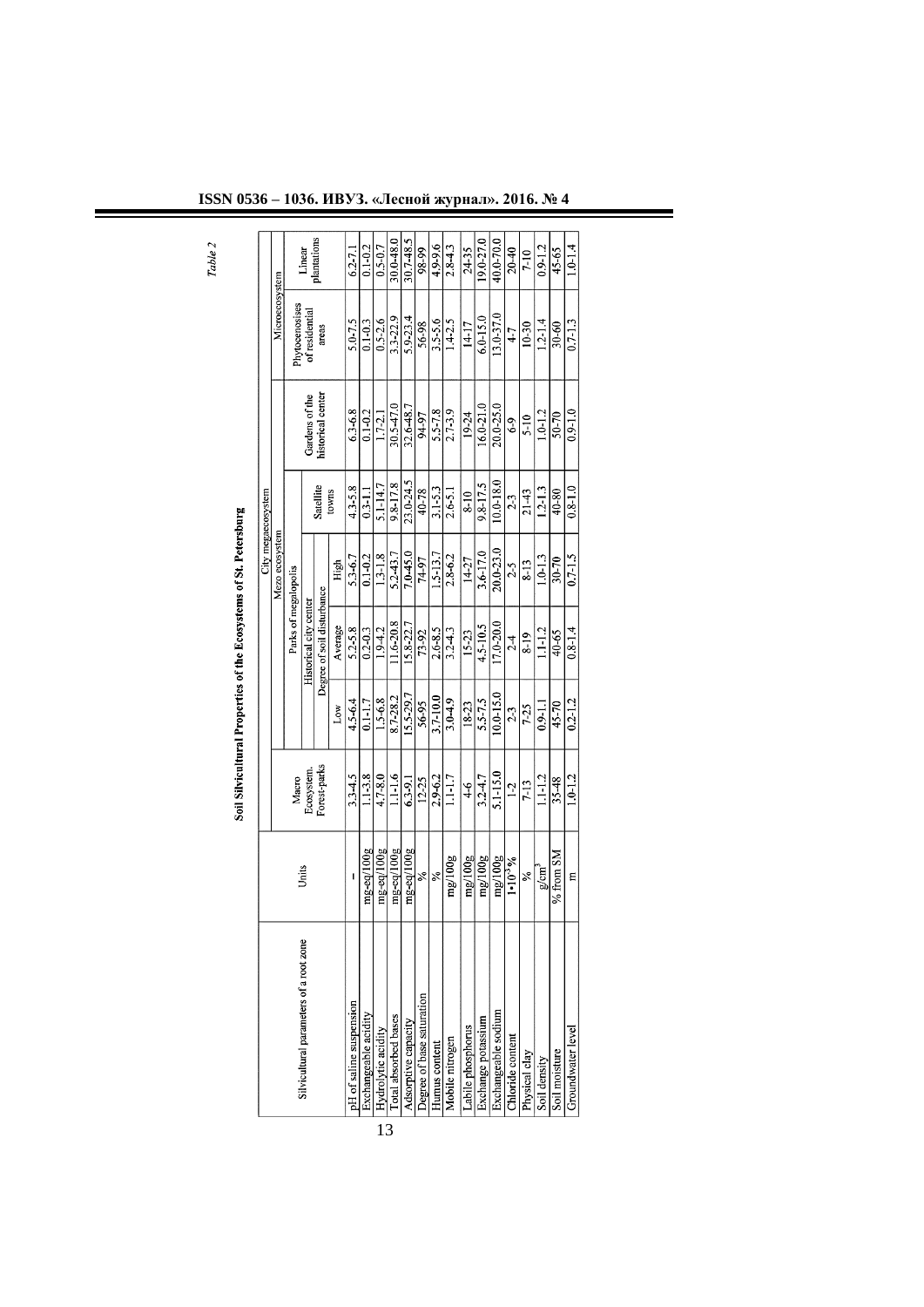Up to 43 % of the territory is occupied by highly disturbed soils. In the structure of such soils the bulk humus layers ranging 18…59 cm are presented, as well as the buried organic-mineral (sometimes peat) horizons. Waste of construction materials containing calcium carbonate (broken stone, lime, etc.) affect the soil acidity. In soils, located outside the building areas, the buried horizons have slightly acidic, but more often near-neutral reaction. Different amounts of humus and nitrogen are accumulated in the upper soil layers. The amount of humus decreases down the soil profile.

Total provision by the nitrogen compounds in the soil profile within the root system layer is sufficient. Buried humus horizons are an additional source, supplying trees with nitrogen compounds. Phosphorus nutrition regime is favorable for plants; procuring of soils by potassium varies from a low to a high level. Despite the strong disturbance of soils, procuring of soils by phosphate does not fall below 14 mg/100 g. The main fund of highly disturbed lands of St. Petersburg consists of the soils with widely varying fertility.

Averagely disturbed soils in the soil cover of the historical center of St. Petersburg (27 % of the total area) are characterized by the large depth (73-112 cm, at least – 44 cm) of the humus layers and by the light particle-size distribution (sandy loam or cohesive sandy). Thick humus-accumulative horizons consist of humusgleyish, humus-gleyic and typical humus-accumulative subhorizons without the gleying indicators (Ag, AG, A). Water saturation affects on the soil acidity. The acidity decreases down the soil profile reaching the minimum parameters in loose sandy sediments underlying the turf sandy loamy gleyic soil.

Averagely disturbed soils are classified as anthropogenically bulk varieties with the thick humus-accumulative horizon which is divided into 2-3 humus layers. In depth the gley formation process is enhanced: gleyish subhorizons are replaced by the gleyic ones. Turf deep-podzol sandy loam gley soil based on the sandy loam sediments we can add to the group of the averagely disturbed soils according to the morphological characteristics and profile structure. Humus layer of that soil is of clearly bulk origin. Soil supply by humus and nitrogen is medium; minimum content of humus is in the podzolic horizon that is typical for the turf-podzol soils. Averagely disturbed soil is well supplied with phosphorus, but supply with potassium is low, sometimes is medium.

The third group is represented by the low disturbed soils (30 % of the total area) having significantly differentiated profile with several genetic horizons. Humusaccumulative horizons are formed under the influence of the anthropogenic factors. Often we observe the soils with the homogeneous humus-accumulative horizons according to their mechanical composition: light loamy (up to 60 cm) or cohesive sandy (up to 35 cm). Humus content varies noticeably. Procuring of soils by the humus compounds is so different, that is estimated at four levels: not enough supplied soils, averagely, well and highly supplied. The actual soil fertility of this soil group we have evaluated ambiguously due to the different content of mineral nutrients in the soils. Low disturbed soil is well supplied with nitrogen of easy hydrolysable organic compounds. The content of labile phosphorus in the organic-mineral soil layers varies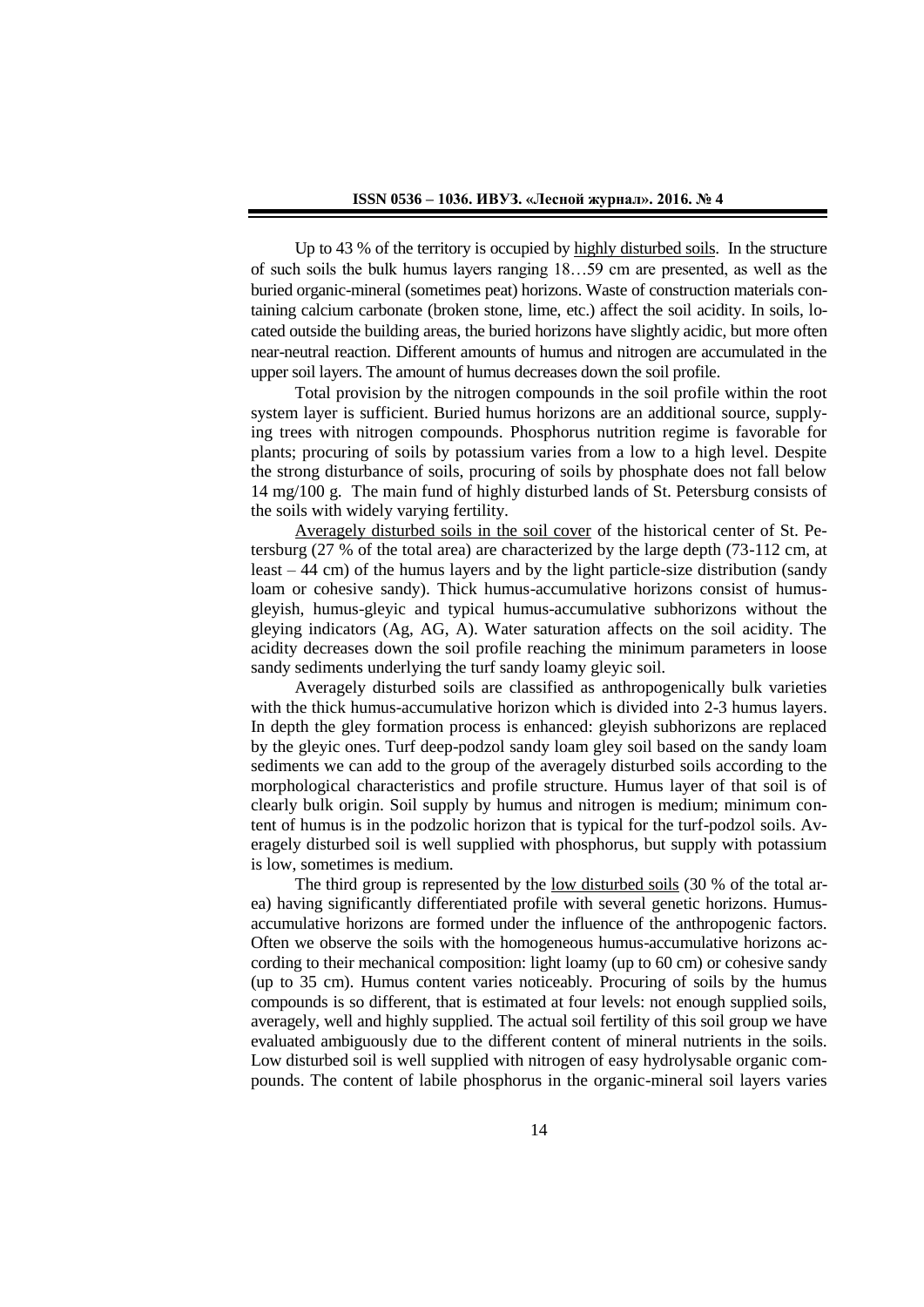in the frame of increased and high degree of supply. The low or insufficient degree of supply by exchange potassium is typical for the low disturbed soil group.

Analysis of the results of the long-term soil research leads to the conclusion that the soil cover of parks of the historical center of St. Petersburg consists of turfy sandy loam or cohesive sandy (rarely loamy) gleyish and gleyic (less gleyed) soils based on the sandy deltaic sediments. Based on the results of the long-term research for the first time for St. Petersburg we composed the soil cartograms of the mezo ecosystem according to the hydromorphic feature degree, mechanical composition, acidity, humus content, hydrolyzable nitrogen, exchange potassium and labile phosphorus.

*In the gardens of the historical center (mezo ecosystem*) there are more fertile sandy soils than in the urban parks. They are characterized by a reaction close to neutral, low potential acidity, high saturation of absorbed bases. Soils of the gardens are well supplied with humus, phosphorus and potassium, and averagely with nitrogen.

*In the park mezo ecosystem of the satellite towns* the degree of the soil disturbance is lower, despite the fact that the parks of the open-air museums "Tsarskoye Selo" and "Pavlovsk" are intensively visited by sightseers. The soil profiles of the suburban areas are marked by weighting of the mechanical composition: the soil layers with the average loamy composition dominate, and the soil overwetting is observed. Judging by the particle size distribution the soils are characterized by high potential fertility.

Parks of the satellite towns are located on the soils, to a lesser extent changed by the anthropogenic impact than the urban plant communities. According to the morphological nature and silvicultural properties the soils of the suburbs parks take an intermediate position between the soils of the forest parks and the soils of the city center. They have lower acidity and higher base saturation than the soils of the forest parks, but do not reach the acid-base indicators of the soils of the historical center parks. Soils of the satellite towns have the acidic or low-acidic reaction, increased potential acidity and the average degree of base saturation. An important feature that distinguishes them from other soils of the mezo ecosystem is the loamy particle size distribution. Soils of the suburban parks are moderately supplied by humus and mineral nutrient elements. Their trophogenic fertility is higher than of the soils of the forest parks. They are better supplied with potassium, but contain less phosphorus than the soils of the parks in the central part of the city.

*Microecosystems of residential areas* are characterized by a very high soil density of the heavy-loamy composition; surface cracking of the top soil in the summer period; low humusness and a strong disturbance of the organic-mineral soil horizons. The humus layer in many parts of the territory was removed due to its shallowness and the mineral horizon  $A_2B$  was exposed. Heavy loam soil is characterized by the acid reaction. It is not enough supplied by humus. Supply of soil by nitrogen of the light hydrolyzed organic compounds is average, by labile phosphorus is very high and by exchange potassium is low. Mineral nutrition regime is unfavorable for plants: a shortage of potassium on the background of nutrient imbalance is observed.

Soil of residential areas can be classified as a sod-podzolic heavy loamy semi terrestrial type with the low level of cultivation. Such soils are typical for the Neva terrace plain, which is one of the soil-geomorphic subareas of the Neva Lowland.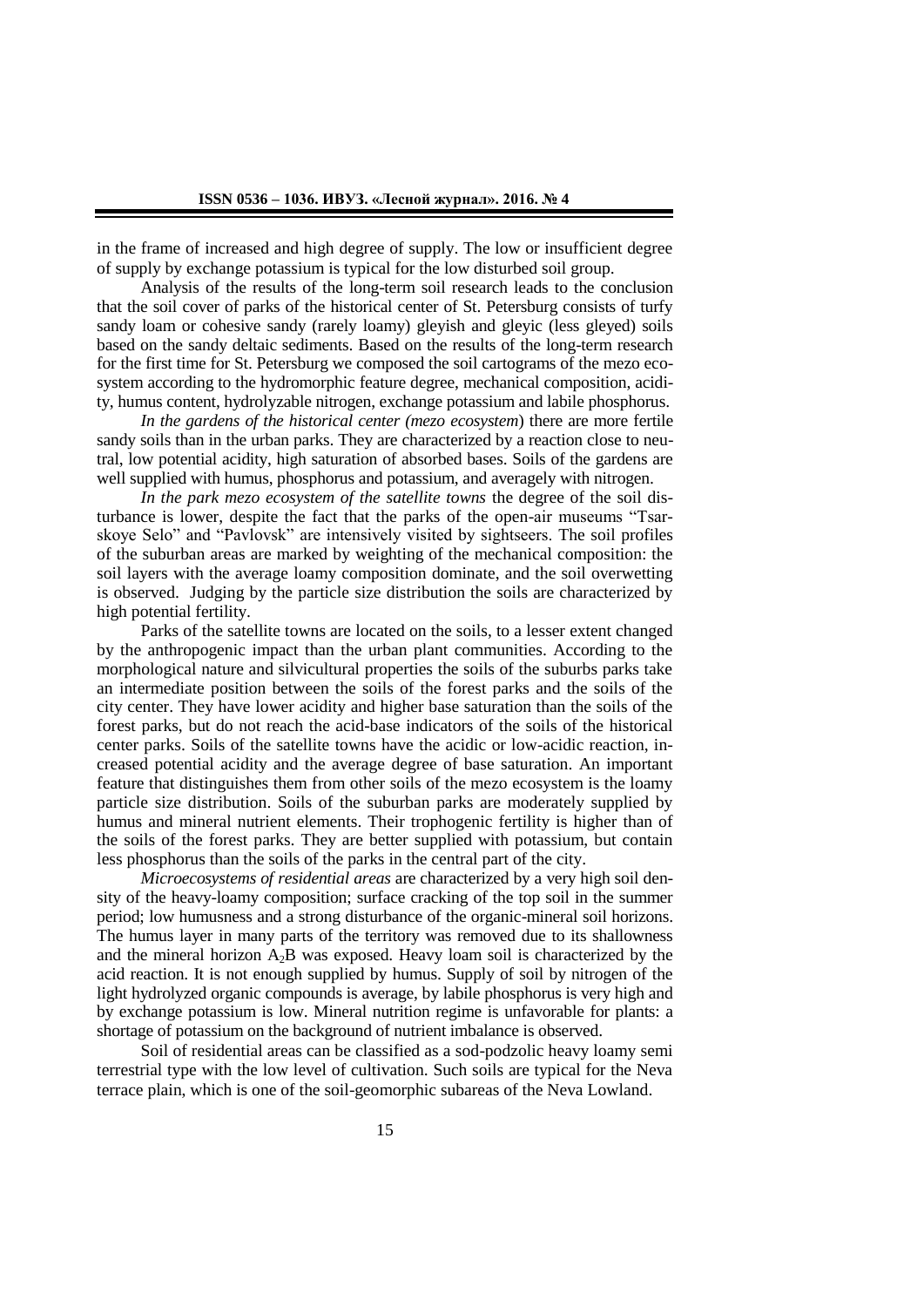*Linear plantations* are planted on sandy soils with a slightly acid or neutral reaction*.* They are well supplied with humus, phosphorus and potassium. Their procuring with nitrogen is above the average level. A positive factor of the soil fertility of the linear plantations is the presence of the significant amount of alkaline bases in the soil-colloidal complex. Humus content in the top soils corresponds to a very high degree of supply. Humus composition is positive due to the presence of calcium salts, humic and fulvic acids. Quantitative and qualitative parameters of humus indicate the high potential fertility of sandy loam soils.

The results of the research indicate the soil contamination by the ecotoxicants as the main reason of plants poor condition in the residential areas but not the regime of the mineral nutrition of soil. Saturation of urban soils with the sodium compounds is explained by the anthropogenic impact and using sodium chloride as a deicing agent. The presence of a large amount of sodium blocks the normal conditions of the plant root nutrition and impairs the physical, chemical and biological properties of the soil. Consequently, one of the reasons of death or depressed condition of linear plantings along the streets and highways is the high content of exchangeable sodium and chlorides in the soil. A big amount of water-soluble sodium in soils demonstrates sodium salinization of the root zone. The presence of sodium in the soil solution has a negative influence on the adsorption of nutrients by plant roots [5].

Thus, the soils of the microecological system have the maximum anthropogenic pressure, compared with the soils of the forest parks and gardens, which negatively affects on the condition of biogeocoenosis.

**Conclusions.** As a result of the anthropogenic impact the physical and chemical properties of soils in the green areas of St. Petersburg change. Silvicultural properties of the forest-park ecosystems are close to the forest features of the taiga zone. The soils in the park mezo ecosystem of the historical part of St. Petersburg differ in particle size distribution, agrochemical properties and degree of transformation of the soil profile. Soils of the parks of the satellite towns take an intermediate position between the forest and urban soils by the morphological structure and silvicultural properties. In the gardens of the historical part of the city the fertile soils due to the use of organic and mineral fertilizers are formed. Maximum degree of disturbance of organic-mineral horizons and their sodium chloride salinity are typical for the microecosystems of residential areas and linear plantations. Human activities and the composition of the parent rock materials have a decisive influence on the soil trophic level in the urban ecosystems. The soils of the city urban ecosystems need of the urgent measures to improve their silvicultural properties in order to increase the sustainability and survivability of green plantings.

# **REFERENCES**

1. *Agroekologiya* [Agroecology]. Ed. by V.A. Chernikov. Moscow, 2000. 534 p.

2. Dolotov V.A., Ponomareva V.V. K kharakteristike pochv leningradskogo Letnego sada [On the Characteristics of the Soils of the Leningrad Summer Garden]. *Pochvovedenie* [Eurasian Soil Science], 1982, no. 9, pp. 134–138.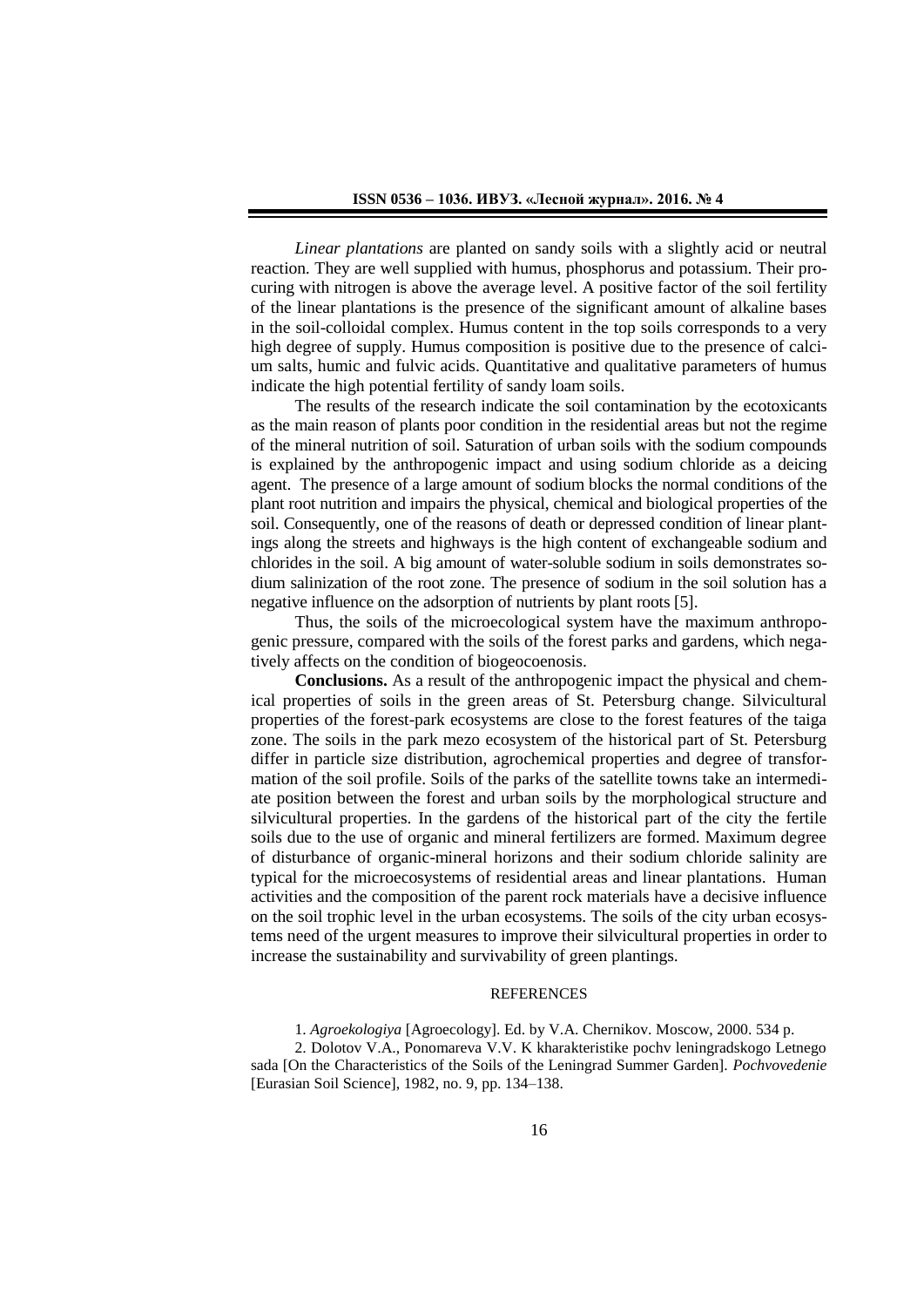3. Kovyazin V.F. *Biologicheskie osnovy formirovaniya ustoychivykh ekosistem i ratsional'nogo ispol'zovaniya pochvenno-rastitel'nykh resursov megapolisov (na primere Sankt-Peterburga)*: dis. … dokt. biol. nauk [Biological Basis of Sustainable Ecosystems Formation and Rational Use of Soil and Plant Resources of the Megalopolis (as Exemplified by St. Petersburg): Doc. Biol. Sci. Diss.]. St. Petersburg, 2008. 358 p.

4. Kovyazin V.F. Dinamika agrokhimicheskikh svoystv pochv Sankt-Peterburga [Dynamics of the Agrochemical Soil Properties in St. Petersburg]. *Plodorodie*, 2008, no. 3, pp. 34–36.

5. Kovyazin V.F., Kobrin N.Yu. Lesorastitel'nye svoystva pochv lineynykh nasazhdeniy Sankt-Peterburga [Silvicultural Soil Properties of Linear Plantations of St. Petersburg]. *Pochvennye resursy Severo-Zapada: ikh sostoyanie, okhrana i ratsional'noe ispol'zovanie. Materialy mezhregional'noy nauch.-prakt. konf.* [Soil Resources of the Northwest: Their Status, Protection and Rational Use. Proc. Interregion. Sci. Conf.]. St. Petersburg, 2008, pp. 111–115.

6. Odum Y. *Ecology*. New York, 1986, vol. 1, 346 p.; vol. 2, 376 p.

Received on December 23, 2015

УДК 630\*231 DOI: 10.17238/issn0536-1036.2016.4.9

### **Состояние почв в зеленых насаждениях Санкт-Петербурга**

*В.Ф. Ковязин<sup>1</sup> , д-р биол. наук, проф. А.Н. Мартынов<sup>2</sup> , д-р с.-х. наук, проф. Е.Н. Кузнецов<sup>2</sup> , канд. с.-х. наук, доц.* <sup>1</sup>Санкт-Петербургский горный университет, 21 линия, д. 2, Васильевский остров, Санкт-Петербург, Россия, 199026; e-mail: vfkedr@mail.ru <sup>2</sup>Санкт-Петербургский государственный лесотехнический университет имени С.М. Кирова, Институтский пер., д. 5, Санкт-Петербург, Россия, 194024; e-mail: forestry@spbftu.ru

В настоящее время отмечаются высокие темпы урбанизации, в результате которой разрушается естественная природная среда, особенно почва. В статье приводятся результаты 25-летних исследований лесорастительных свойств почв экосистем Санкт-Петербурга различной степени урбанизации. Территория мегаполиса несколько миллионов лет назад была затоплена водами Литоринового моря. После отступления моря сформировались террасы с разным уровнем над уровнем моря. Для Санкт-Петербурга авторами предложена классификация урбоэкосистем, основанная на сходстве морфологических и экологических особенностей биотопа, дана краткая характеристика антропогенного воздействия. Почвы урбоэкосистем представлены намывным грунтом, содержат строительный мусор и древесные остатки, загрязнены тяжелыми металлами и соединениями натрия и хлора. Выделены 4 степени антропогенного воздействия на природные экосистемы мегаполиса: малонарушенные (пригородные лесопарки), средненарушенные (городские парки), сильнонарушенные (сады и скверы) и деградированные (линейные и аллейные посадки и насаждения селитебных территорий). Границами урбоэкосистем являются многочисленные водные артерии. Экологическое состояние почвенно-растительных ресурсов оценивали по комплексу